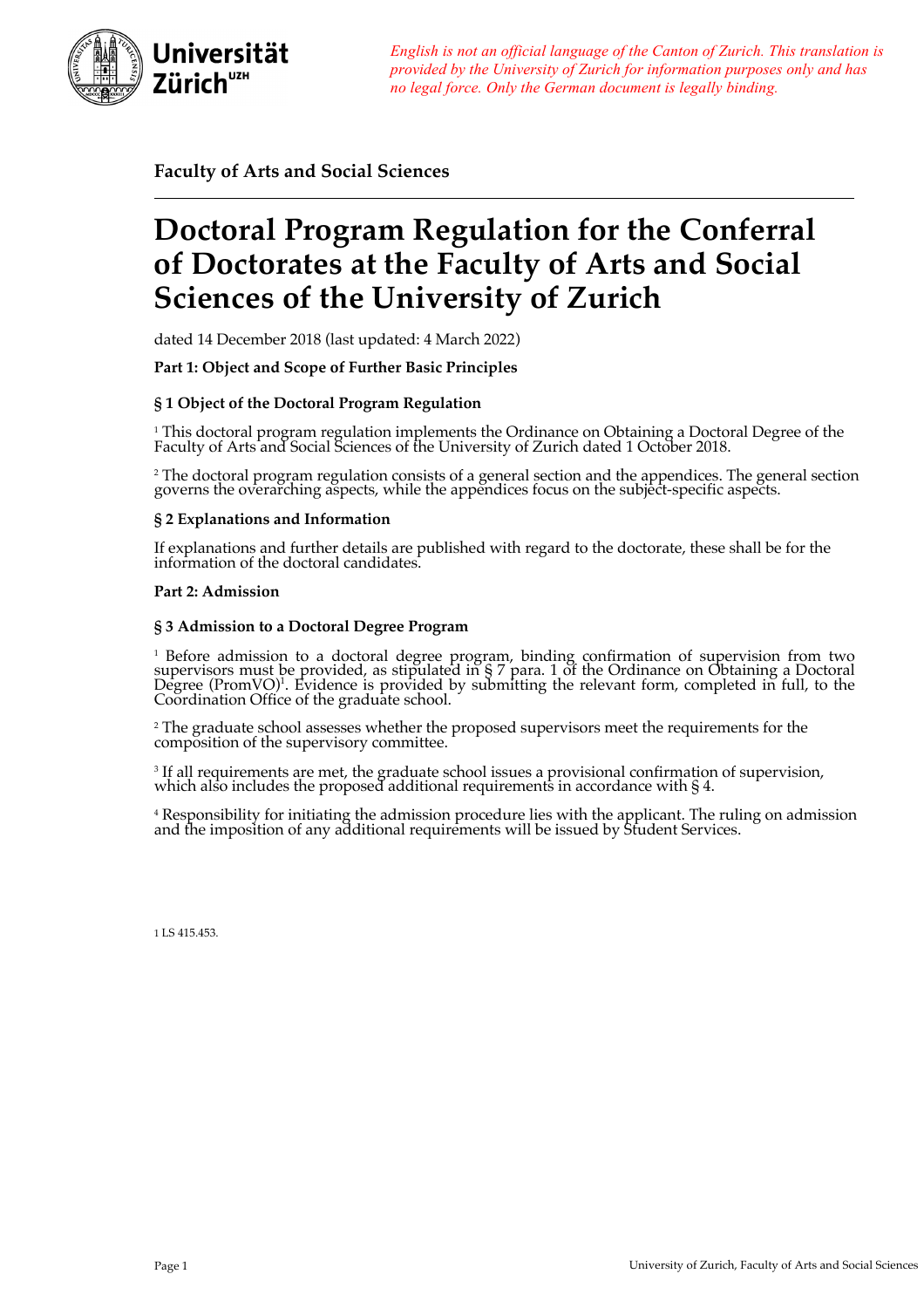# **§ 4 Additional Requirements**

<sup>1</sup> Additional requirements up to 60 ECTS credits may be imposed for admission to a doctoral degree program. The additional requirements are proposed by the person who is expected to be the principal supervisor.

<sup>2</sup> In addition to the provisions stipulated in the respective ruling, the imposition and fulfillment of<br>additional requirements shall also be subject to the provisions of the ordinance on admission to studies at the University of Zurich (VZS) and the framework ordinance on Bachelor's and Master's degree<br>programs at the Faculty of Arts and Social Sciences (RVO PhF)<sup>3</sup>.

<sup>3</sup> The module type of the modules stipulated in the additional requirements is based on the specialist requirements relevant for admission to the study program from which the stipulated module was taken.

<sup>4</sup> A definitively failed module leads to definitive exclusion from studies if it is listed as a compulsory module in the specialist requirements.

<sup>5</sup> Definitive exclusion from studies has the effect of banning the candidate: **a**. From all study programs in which the definitively failed module is compulsory;

b. From all study programs for which it would have to be passed as an additional requirement.

#### **Part 3: The Doctorate in General**

#### **§ 5 Duration of the Doctorate**

<sup>1</sup> The counting of semesters commences in the first semester after admission to the doctoral degree program at UZH.

<sup>2</sup> Only the semesters in which the candidate has been admitted to the doctoral degree program at UZH are included in the calculation of the doctorate's duration. Counting ceases every time the candidate withdraws from the University and is resumed every time they resume their studies.

#### **§ 6 Request to Extend the Duration of the Doctorate**

<sup>1</sup> At the end of the 11th semester after enrollment in the doctoral degree program, the doctoral candidate receives the instruction together with the transcript of records to contact the principal supervisor without delay.

<sup>2</sup> The request to extend the duration of the doctorate by two semesters must be submitted to the graduate school within 30 days of receipt of the transcript of records, which is delivered via UZH's digital infrastructure. The candidate must provide detailed reasons for the request and attach the required documentation (e.g. doctor's note, birth certificate).

<sup>3</sup> Compelling reasons include, in particular:

2 LS 415.31. 3 LS 415.455.1.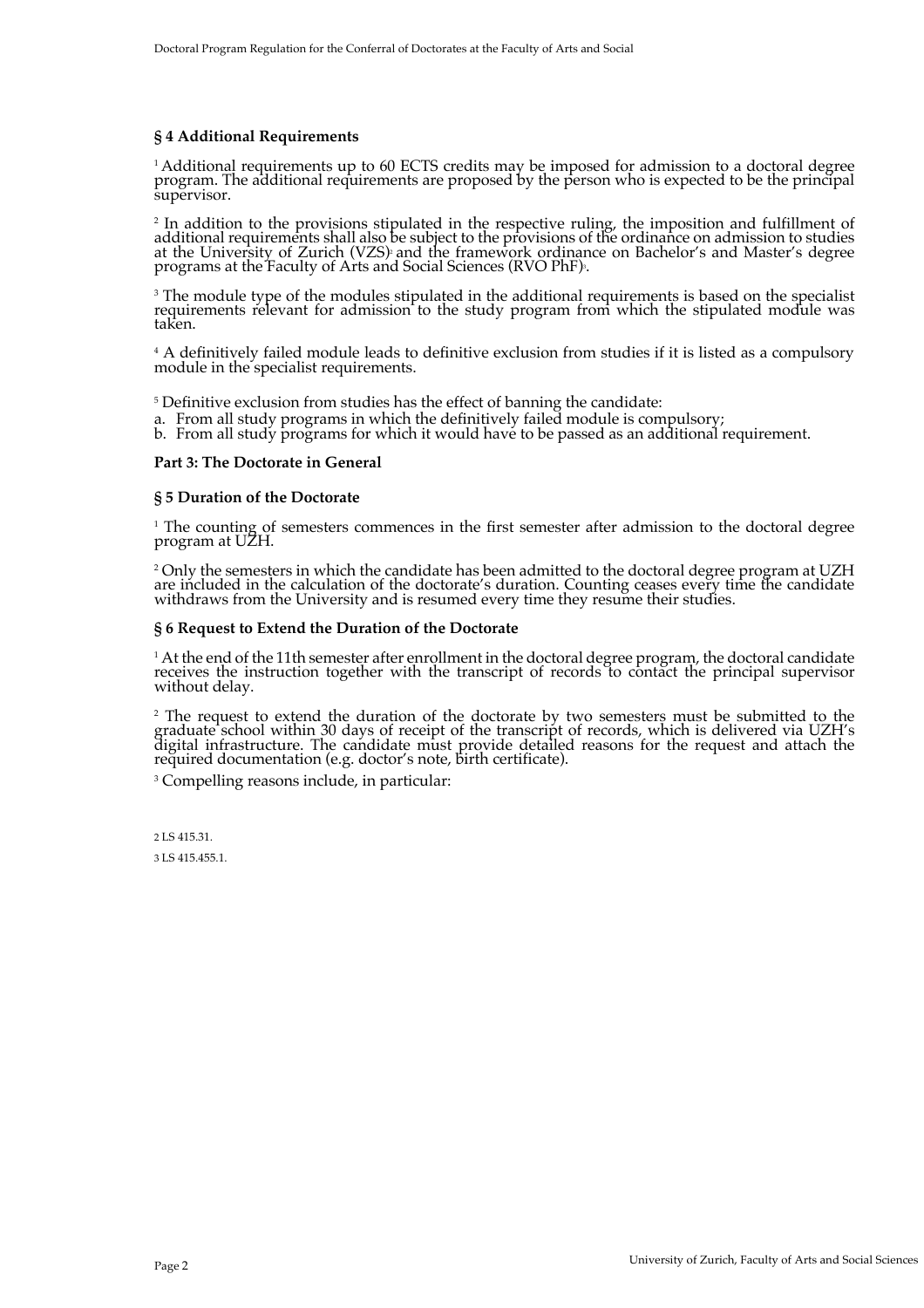- a. Semesters of leave, pursuant to the VZS;
- b. Extended absence due to sickness or military service;
- Childcare or caring for close relatives;
- d. Delays due to research-related activities such as stays abroad.

<sup>4</sup> Candidates may submit multiple requests to extend the duration of their doctorate. For each additional request, they must provide proof of the compelling reasons for their inability to complete their doctorate within the already extended duration.

<sup>5</sup> As a rule, the vice dean of the graduate school decides on the request within 30 days. The vice dean may request further proof or obtain reports.

#### **§ 7 Right to Confer a Doctorate of Professors and Privatdozents**

<sup>1</sup> The right to confer a doctorate of professors and privatdozents ends either:

- a. Upon retirement from professorial duties or retirement on reaching retirement age, or
- b. Upon the return or revocation of the venia legendi.

<sup>2</sup>The right to confer a doctorate can be extended for up to five further years after retirement from professorial duties or retirement on reaching retirement age upon request to the graduate school.

<sup>3</sup> A prerequisite for the extension is that the ongoing doctoral project for which the request to extend the r̃ight to confer a doctorate is being submitted can ̇̃be expected to be completed within the extended period.

#### **§ 8 Right to Supervise for Visiting Professors and Teaching Staff from Universities of Applied Sciences and Universities of Teacher Education**

<sup>1</sup> Visiting professors may become co-supervisors for doctoral projects, subject to authorization by the graduate school. The graduate school will decide on a case-by-case basis according to the circumstances.

<sup>2</sup> Teaching staff from swiss universities of applied sciences or teacher education with a PhD may become co-supervisors for doctoral projects with authorization from the graduate school if their overall academic track record is sufficient.

<sup>3</sup> Academic track records are deemed to be sufficient if, in addition to the doctorate:

- a. The person in question has amassed relevant academic achievements, which do not have to be
- equivalent to habilitation, and<br>b. The person in question has at least three years of proven research experience in the subject area(s) of the doctorate for which the right to supervise is being requested, and
- c. The academic qualification in terms of research experience under letter b was acquired via a relevant publication (mandatory) and can also be p̃roven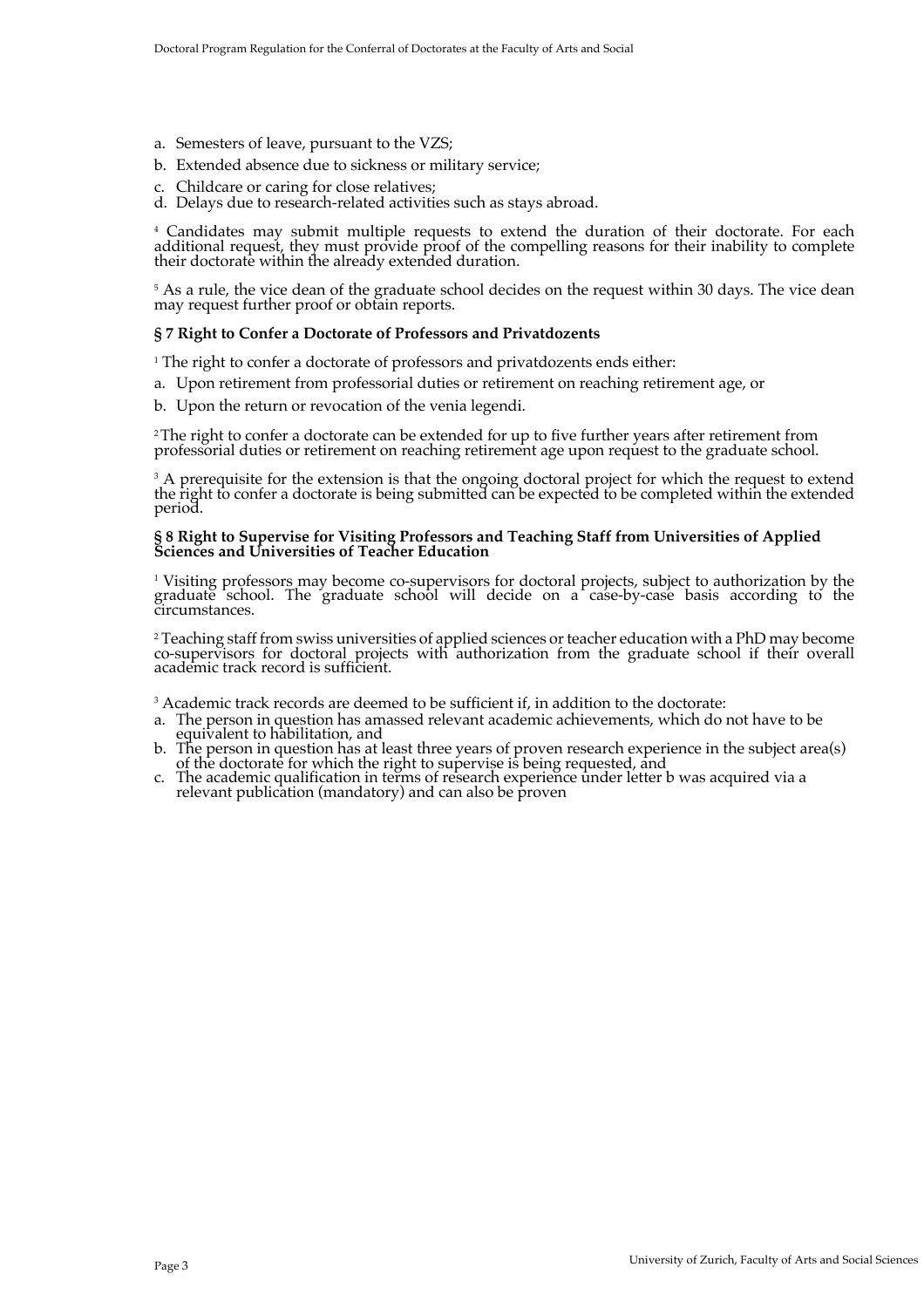through research stays and international cooperation projects or research funding raised (optional), and

d. In the area of teaching, the person in question can prove that they have taught modules involving assessment and supervised final theses at least at Master's level.

<sup>4</sup> Teaching staff have the right to confer a doctorate in accordance with para. 2 and 3 as part of a cooperative doctorate (TP 2) initiated by swissuniversities.

<sup>5</sup> In response to a justified request, the graduate school can extend the right to supervise/the right to confer a doctorate for an unfinished doctoral project in accordance with § 7 para. 2 and 3.

<sup>6</sup> Teaching staff as defined in para. 1 are excluded from becoming principal supervisors or sitting on the doctoral committee.

#### **§ 9 Doctoral Agreement**

<sup>1</sup> The doctoral agreement must be submitted to the graduate school within 16 weeks of the issue of the provisional confirmation of supervision in accordance with § 3 para. 3.

 $^2$  The graduate school may reject incomplete or inadequate doctoral agreements and return them to the principal supervisor for completion or correction within 30 days.

#### **§ 10 Termination of the Doctoral Agreement**

<sup>1</sup> Prior to termination of the doctoral agreement, the graduate school must be notified by the principal supervisor and the relevant proof submitted.

<sup>2</sup> The graduate school checks whether the reason asserted for the termination does indeed apply. It may conduct further investigations and, if necessary, initiate measures aimed at achieving  $\hat{a}$  mutually acceptable solution.

<sup>3</sup> The ruling on the termination of the doctoral agreement is issued by the graduate school.

<sup>4</sup> The search for new supervisors following the termination of the doctoral agreement is the responsibility of the doctoral candidate.

#### **Part 4: PhD Thesis**

#### **§ 11 Language**

<sup>1</sup> The supervisory committee lists the language in which the PhD thesis is to be written in the doctoral agreement.

<sup>2</sup> The graduate school checks whether the language could be problematic in relation to the composition<br>of the doctoral committee and, if necessary, proposes suitable measures in consultation with the of the doctoral committee and, if necessary, proposes suitable measures in consultation with the supervisory committee.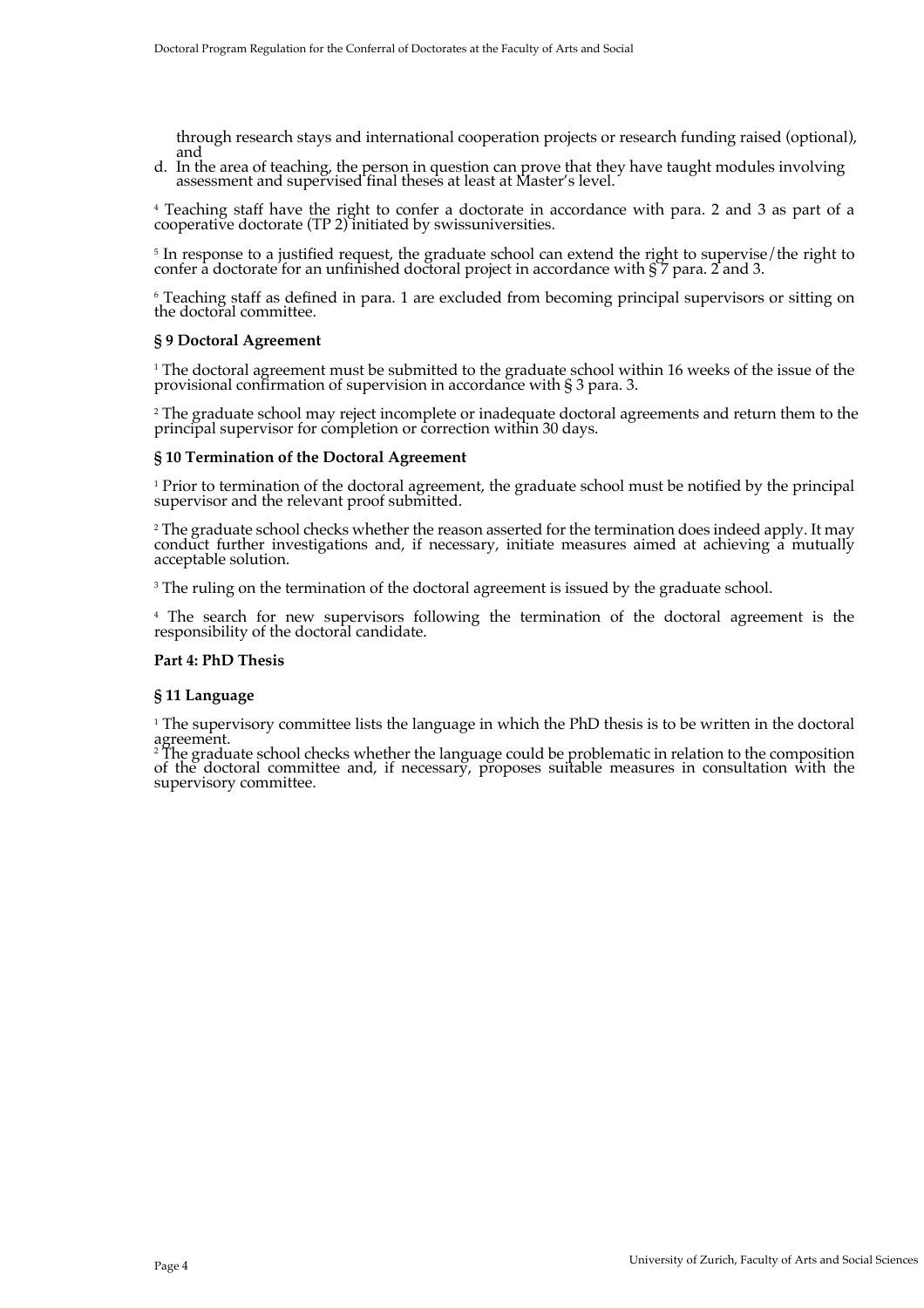#### **§ 12 Written Works That Have Already Been Published**

 $^1$  Written works that have already been published can be accepted as part of the PhD thesis.

<sup>2</sup> If the candidate uses written works that they have already published for the PhD thesis, evidence must be supplied of their original place of publication.

<sup>3</sup> Manuscripts that have already been submitted for the purpose of earning an academic degree at another higher education institution cannot be accepted as a PhD thesis or a part thereof.

#### **§ 13 Form**

<sup>1</sup> If the PhD thesis is written as a monograph, co-authorship is not possible.

<sup>2</sup> Cumulative PhD theses are subject to the following provisions:

- a. They must contain at least two articles of which the candidate was the sole, lead or principal author,
- which are intrinsically linked, and which are connected by an overriding question;<br>b. In addition to the articles, the candidate must write an introduction and a closing discussion or a
- exercise explaining the academic context and the added value created by the combination;<br>c. If the cumulative PhD thesis contains articles from multiple authors, the candidate's own<br>contribution to an article must be indic
- thesis as a separate section;<br>d. The graduate school must be provided with confirmation in the form of a self-declaration that any<br>rights to data have been clarified among the authors;
- e. The corresponding appendix shall list the subject-specific requirements.

<sup>3</sup> If the subject-specific requirements have been fulfilled, articles that have not yet been submitted for publication can also be part of a cumulative PhD thesis.

# **Part 5: Procedure for Obtaining a Doctoral Degree**

#### **§ 14 Preliminary Procedure and Initiation**

<sup>1</sup> Prior to the initiation of the procedure for obtaining a doctoral degree:

- 
- a. The doctoral candidate confirms that they wrote the thesis independently and b. The principal supervisor conducts a standard check of the PhD thesis using the plagiarism detection software provided by UZH.

<sup>2</sup> Together with the request to initiate the procedure for obtaining a doctoral degree submitted to the graduate school, the principal supervisor suggests – in consultation with all other members of the supervisory committee and the doctoral candidate – suitable teaching staff as members of the doctoral committee.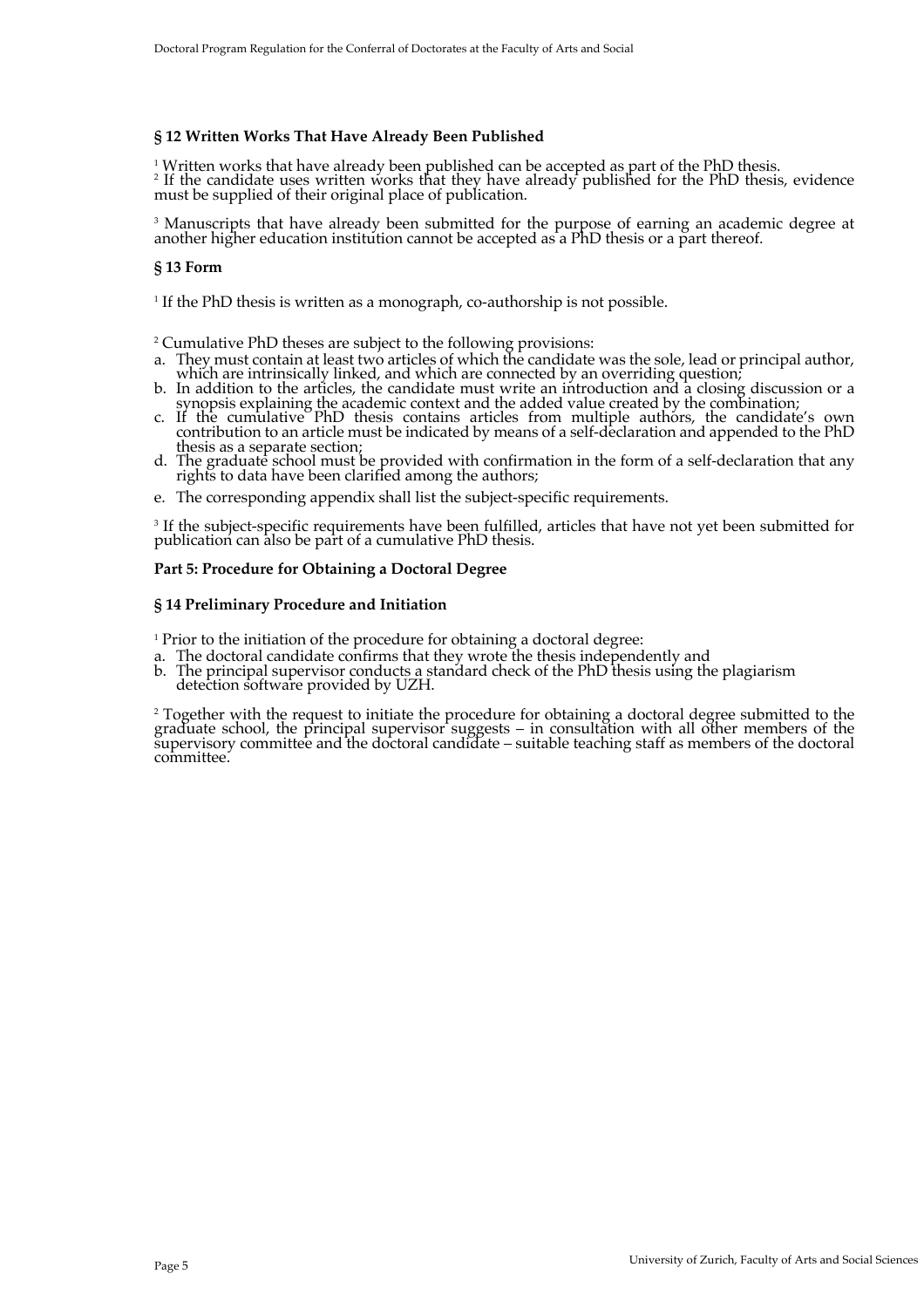$^3$  The graduate school checks on the basis of the self-declaration submitted whether there are any<br>indications of personal bias in accordance with § 5a of the law on administrative procedures and jurisdiction of 24 May 1959 (VRG)<sup>4</sup>. The UZH Guidelines on Recusal in Professorial Appointments and<br>Promotions<sup>5</sup> apply *mutatis mutandis*. If necessary, it will reject the request and send it back to the<br>principal superv

<sup>4</sup> Once the request to initiate the procedure for obtaining a doctoral degree has been submitted, modification or revision of the PhD thesis is no longer permitted.

#### **§ 15 Suspicion of Plagiarism**

<sup>1</sup> If plagiarism is suspected after the check with the plagiarism detection software, the principal supervisor shall give the doctoral candidate in question the opportunity to make a verbal or written statement in accordance with the statutory right to a fair hearing. Verbal statements will be recorded in<br>a written protocol.

<sup>2</sup> If the suspected plagiarism is confirmed, the procedure is passed on to the graduate school for further processing.

<sup>3</sup> The graduate school checks whether there are reasonable grounds to suspect plagiarism. If necessary, it will suspend the doctoral process and initiates disciplinary proceedings.

#### **§ 16 Confirmation of Plagiarism**

<sup>1</sup> If the disciplinary proceedings confirm that plagiarism has occurred, the graduate school will continue the process. It shall:

- a. Declare the PhD thesis as failed,
- b. Terminate the doctoral agreement in collaboration with the supervisory committee,
- c. Initiate the doctoral candidate's withdrawal from the doctoral degree program.

<sup>2</sup> Upon the request of the graduate school, a degree that has already been awarded will be retracted by the faculty. Any final records already issued must be surrendered.

#### **§ 17 Disagreement on the Composition of the Doctoral Committee**

<sup>1</sup> The request to initiate the procedure for obtaining a doctoral degree must also be submitted if there is disagreement within the supervisory committee, including the doctoral candidate, in relation to the composition of the doctoral committee.

<sup>2</sup> The graduate school will make the final decision on the composition of the doctoral committee, taking into account the suggestions made. As a general rule, the suggestions of the

<sup>4</sup> LB 175.2.

 $<sup>5</sup>$  Guidelines on Recusal in Professorial Appointments and Promotions (dated 29 May 2018).</sup>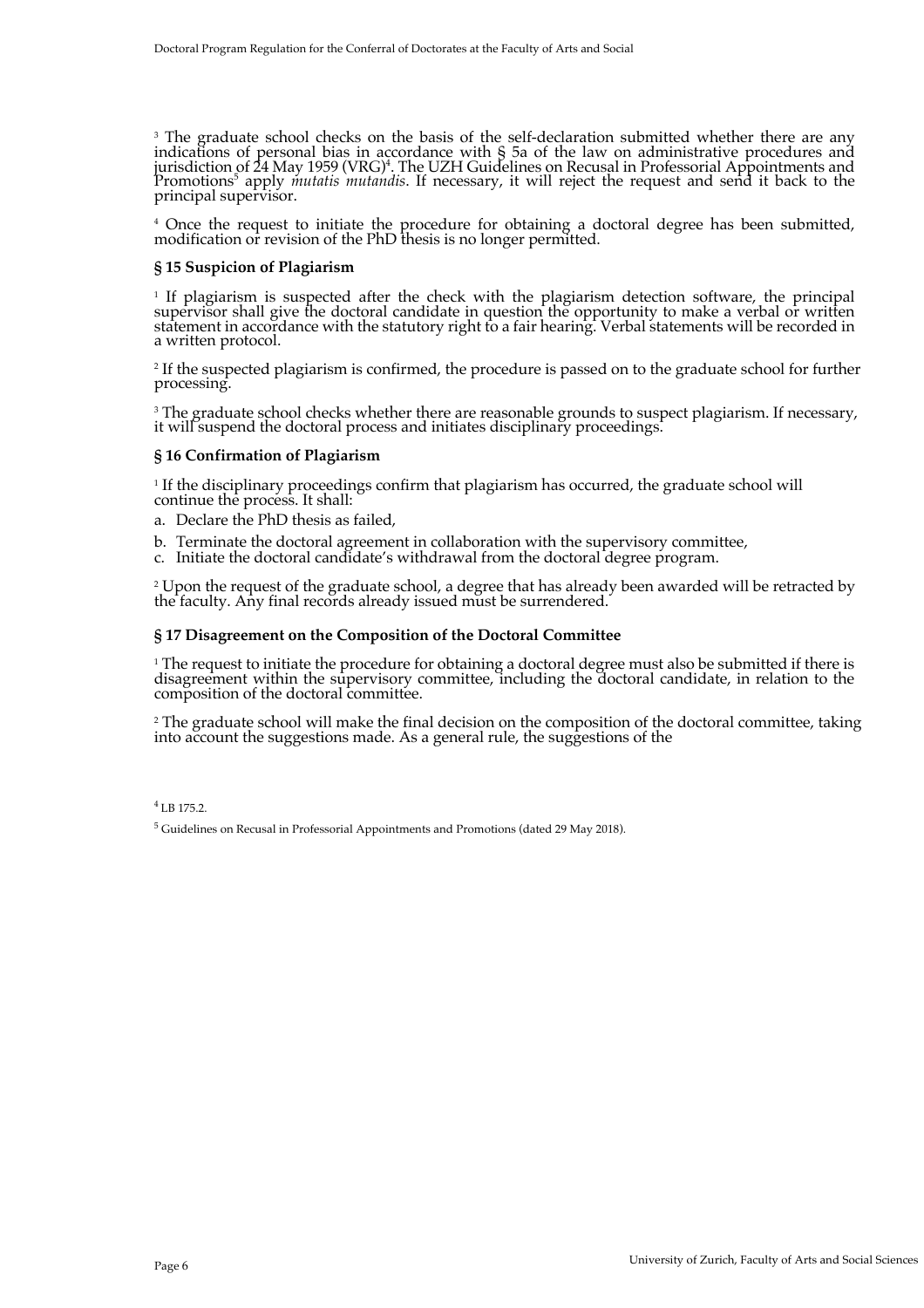principal supervisor will be given more weight than those of the doctoral candidate.

<sup>3</sup> If there are proven differences of opinion between a member of the supervisory committee and the doctoral candidate during the supervision phase, the graduate school may qualify these as indications<br>of a potential bias against the doctoral candidate. A prerequisite for this is that the doctoral candidate himself/herself did not recommend this person as a member of the doctoral committee.

#### **§ 18 Expert Reports and Revision Requirements**

<sup>1</sup> Expert reports contain a grade and the justification for that grade, both for monographs and cumulative PhD theses.

<sup>2</sup> In the case of cumulative PhD theses, every member of the doctoral committee draws up an overall expert report for all articles submitted.

<sup>3</sup> As a general rule, expert reports must be submitted to the graduate school within four months of the submission of the PhD thesis. The expert reports from the individual experts are not combined to form an overall expert report.

<sup>4</sup> The doctoral committee records any requirements to revise the PhD thesis in a consolidated form.

#### **Part 6: Curricular Coursework**

## **§ 19 Curricular Coursework**

 $1$  The completion of curricular coursework is subject to the provisions of the RVO PhF $^6$  and the program regulation<sup>7</sup>.

<sup>2</sup> The curricular coursework may take the form of coursework for which ECTS credits are awarded or which is evidenced by means of a workload.

<sup>3</sup> Requirements for a transfer of credit are that:

- 
- a. A learning and education outcome is linked to the course, and b. A workload is proven to exist, i.e. a certain degree of effort is demanded of the doctoral candidate and has indeed been expended, and
- c. An assessment is carried out, resulting in specific feedback to the doctoral candidate.

 $6$  LS 415.455.1.

7 Program Regulation of the Faculty of Arts and Social Sciences of 6 November 2018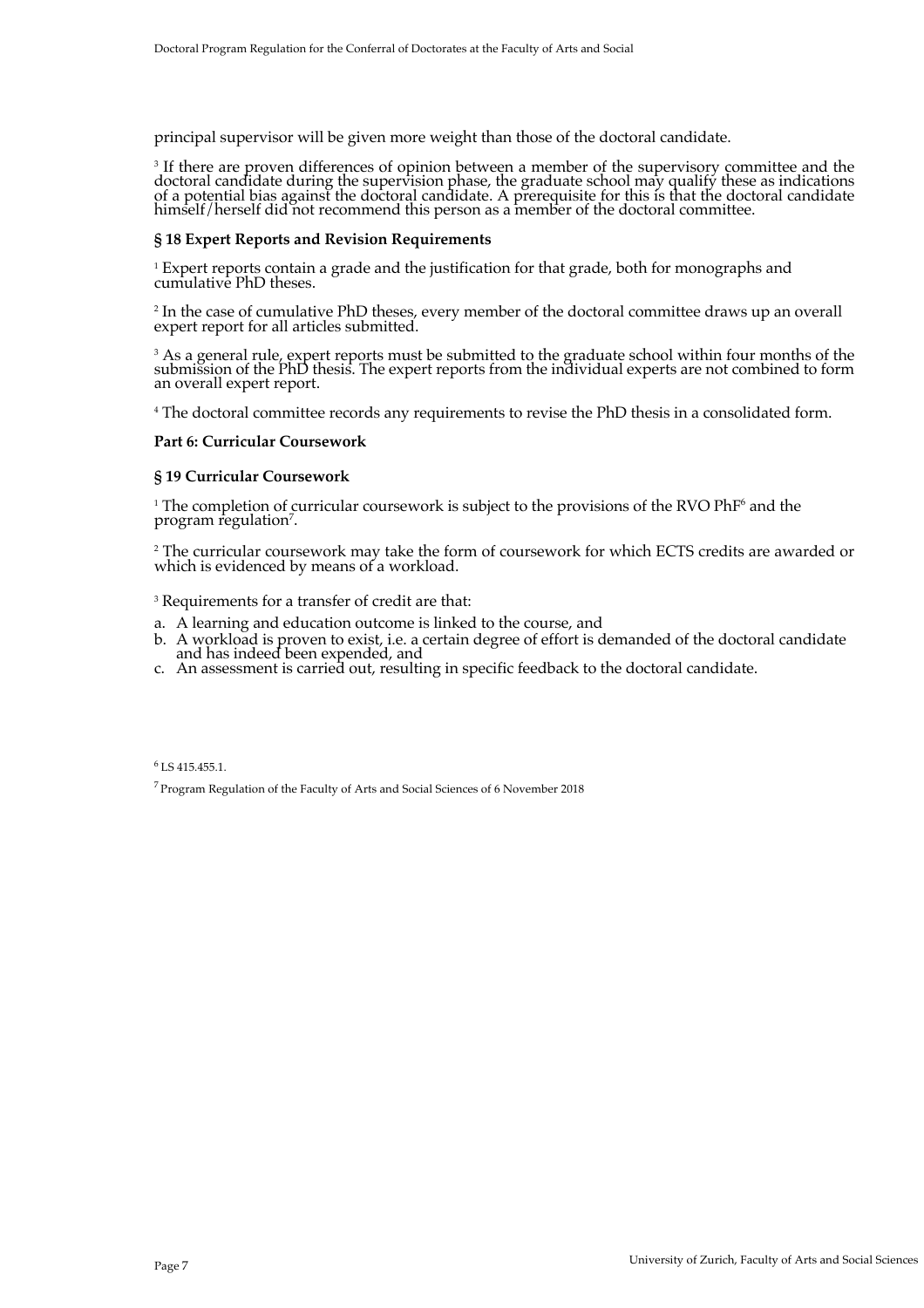<sup>4</sup> No ECTS credits can be awarded for the research section of the doctorate or for any work done in administration and teaching, in particular for the PhD thesis, essays, conference attendance, involvement in or assistance with the organization of conferences, and supervision of final theses.

<sup>5</sup> The corresponding appendix shall list the subject-specific regulations.

# **§ 20 Recognition and Transfer of Credit for Curricular Coursework Completed Externally**

Curricular coursework completed externally will only be recognized by the graduate school if

- a. it has been listed in the doctoral agreement and
- b. it can be transferred to the doctorate.

# **§ 21 PhD Defense**

<sup>1</sup> The PhD defense consists of an introductory talk by the doctoral candidate lasting around 20 minutes in total and a subsequent discussion, during which the examiners ask questions in accordance with §<br>32 PromVO.

<sup>2</sup> Members of UZH who hold a doctoral degree or a higher qualification can be enlisted as co-examiners.

<sup>3</sup> PhD defenses are open to the members of the faculty. This means that, as a rule, they are only open to<br>persons who are connected to the UZH Faculty of Arts and Social Sciences, in particular professors, non-professorial academic staff, administrative staff, doctoral candidates, and students. In response to a justified request, the graduate school may make the PhD defense open to an extended group of people.

<sup>4</sup> The deliberations on the result of the PhD defense are closed to the public and the doctoral candidate. The chairperson will inform the doctoral candidate of the result of the PhD defense (pass/fail), the<br>overall grade of the PhD thesis, and the distinction immediately afterwards.

#### **§ 22 Holding of the PhD Defense**

<sup>1</sup> The PhD defense may only be held if the chairperson, the co-examiner, and at least two examiners are present in person and the other examiners are present either in person or via a video link.

<sup>2</sup> In the event that examiners participate via a video link, the graduate school will determine how this will be implemented technically.

<sup>3</sup> If the chairperson or an examiner is unable to attend or has to withdraw or the video link malfunctions during the PhD defense, the defense must be discontinued.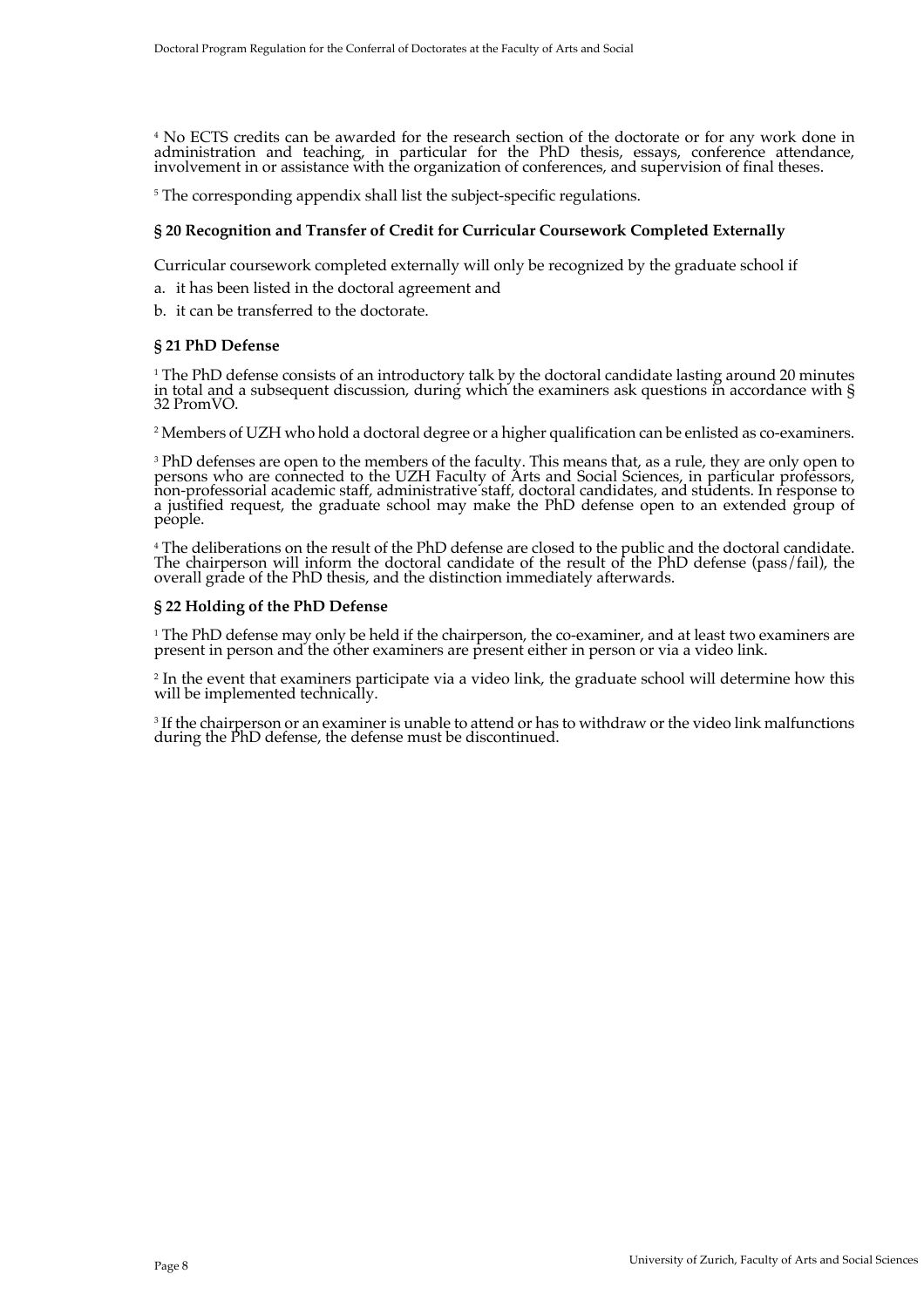<sup>4</sup> In the event that the co-examiner has to withdraw, a replacement must be found within half an hour. If this is not possible, the PhD defense must be discontinued.

<sup>5</sup> If the PhD defense cannot be completed due to one of the events listed in para. 3 or 4, it must be carried out in full on the next possible date.

# **§ 23 Revision of the PhD Thesis**

As a rule, the experts will review the revised version of an accepted PhD thesis within one month.

# **§ 24 Repetition**

Repetitions of failed PhD theses or PhD defenses must be carried out within the maximum duration in accordance with § 20.

# **§ 25 Publication**

<sup>1</sup> If no revision requirements are imposed on an accepted PhD thesis, it can be published immediately after completion of the PhD defense.

 $^{\rm 2}$  A prerequisite for the publication of a cumulative PhD thesis is the fulfillment of the subject-specific requirements set out in the corresponding appendix.

<sup>3</sup> After the expiry of any embargo period, the content of the publication copy will be published in full in the repository. The publication will take place either worldwide or within UZH.

<sup>4</sup> If the graduate school has authorized an indefinite embargo on the publication of the content of the PhD thesis, the name of the doctoral candidate and the title of the PhD thesis will still be published in the repository.

#### **Part 7: Transitional Provisions**

# **§ 26 Requirements and Conditions**

Requirements and conditions that have not yet been met will be reviewed and re-evaluated after this doctoral program regulation enters into force.

# **§ 27 Doctoral Agreement in Accordance with § 60 Para. 4 and § 61 Para. 4 PromVO**

The doctoral agreement under § 60 para. 4/§ 61 para. 4 PromVO must be submitted to the graduate school within 16 weeks. This period begins on the date of the provisional confirmation of supervision issued by the graduate school in accordance with § 3 para. 3.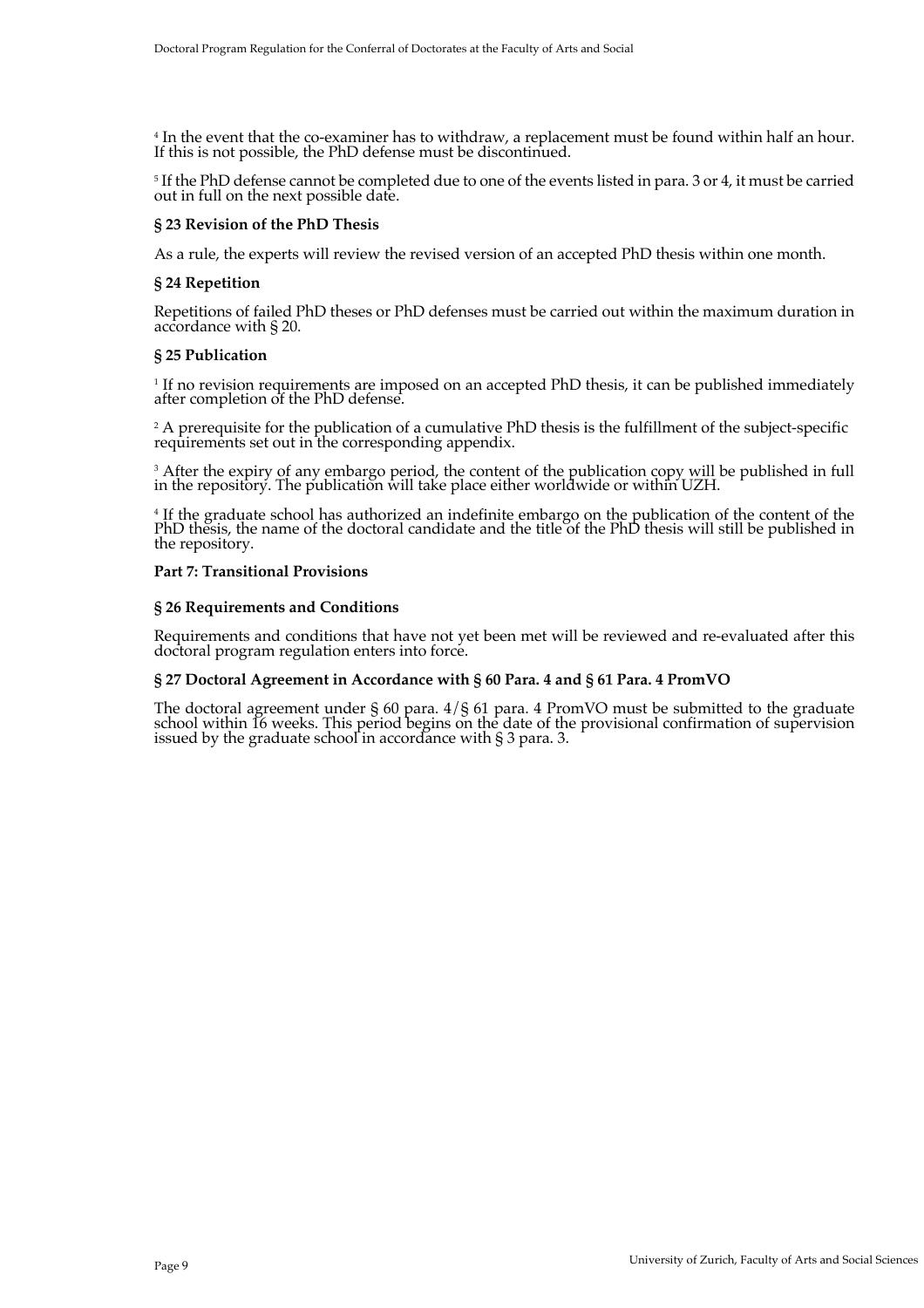# **§ 28 Entry into Force**

This doctoral program regulation enters into force on 14 December 2018.

# **Subject-specific appendices**

- **– Appendix I: Subject-specific requirements for cumulative PhD theses**
- **– Appendix II: Subject-specific regulations on curricular coursework**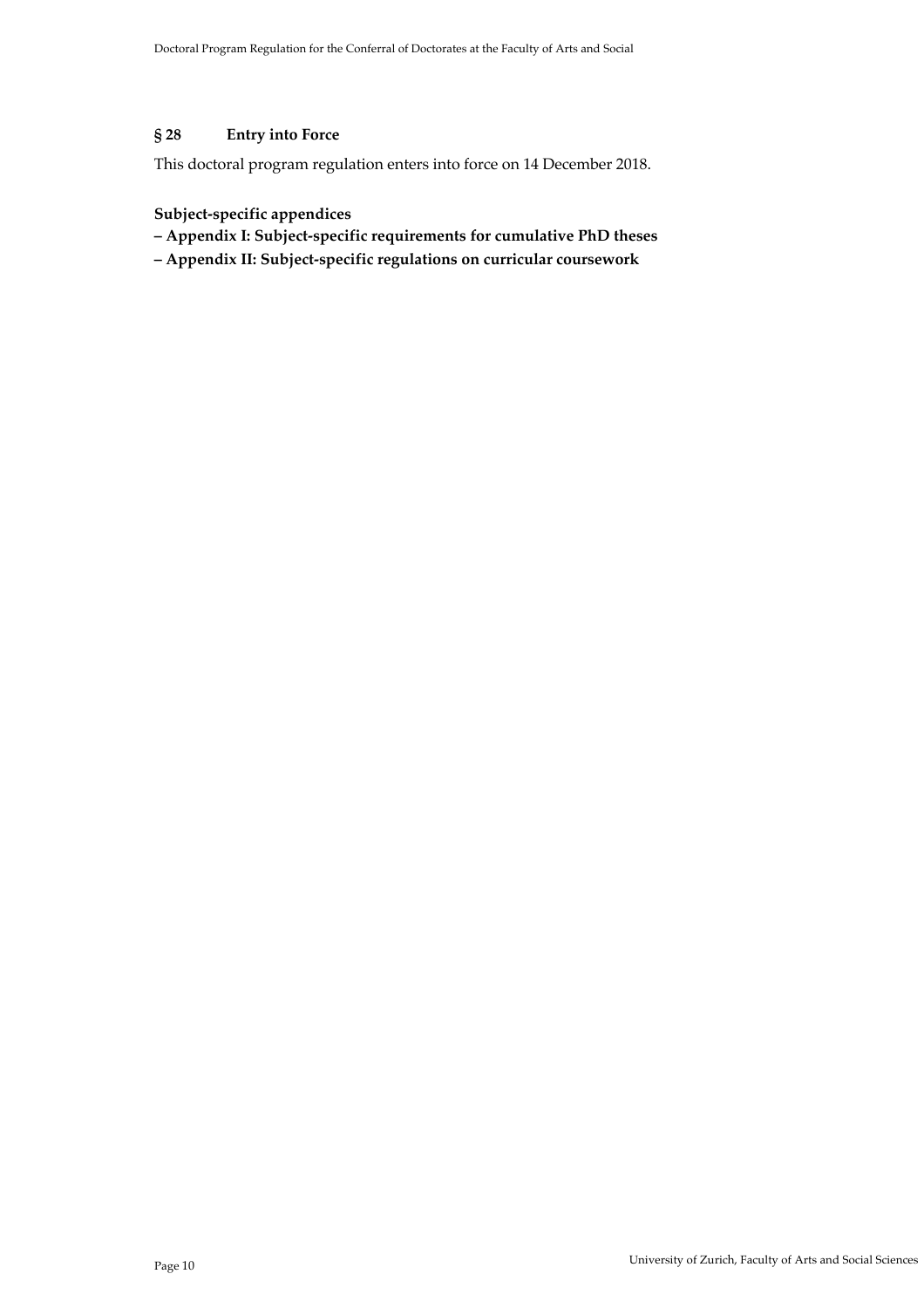| PhD subject                               | Cumulativ<br>e possible | Provisions for cumulative PhD thesis                                                                  |                                                 |                                                                   |                                                              |  |
|-------------------------------------------|-------------------------|-------------------------------------------------------------------------------------------------------|-------------------------------------------------|-------------------------------------------------------------------|--------------------------------------------------------------|--|
|                                           |                         | Minimum number<br>of submitted or<br>accepted or<br>published articles<br>(must be peer-<br>reviewed) | Minimum number<br>of articles as sole<br>author | Minimum<br>number of<br>articles as<br>lead/principal<br>author** | Maximum number of<br>articles co-authored<br>by a supervisor |  |
| History                                   | No                      |                                                                                                       |                                                 |                                                                   |                                                              |  |
| Philosophy                                | Yes                     |                                                                                                       | 2                                               |                                                                   | $\mathbf{1}$                                                 |  |
|                                           |                         | 3 (2 accepted,<br>1 submitted)                                                                        |                                                 |                                                                   |                                                              |  |
| <b>Greek Philology</b>                    | Yes                     | 5 accepted                                                                                            | $\overline{4}$                                  | $\overline{\phantom{a}}$                                          | $\mathbf{1}$                                                 |  |
| Latin Philology                           | Yes                     | 5 accepted                                                                                            | $\overline{4}$                                  | $\overline{a}$                                                    | $\mathbf{1}$                                                 |  |
| Medieval and New Latin<br>Philology       | Yes                     | 5 accepted                                                                                            | 4                                               |                                                                   | $\mathbf{1}$                                                 |  |
| Prehistoric Archaeology                   | Yes                     | 3 submitted                                                                                           | $\overline{0}$                                  | $\overline{2}$                                                    | $\overline{2}$                                               |  |
| Medieval Archaeology                      | No                      |                                                                                                       |                                                 |                                                                   |                                                              |  |
| Classical Archaeology                     | No                      |                                                                                                       |                                                 |                                                                   |                                                              |  |
| <b>Indian Studies</b>                     | Yes                     | 4 (at least<br>1 published;<br>2 accepted;<br>1 submitted)                                            | 1                                               | 3                                                                 | $\overline{2}$                                               |  |
| <b>Islamic Studies</b>                    | Yes                     | 4 (at least<br>1 published;<br>2 accepted;<br>1 submitted)                                            | 1                                               | 3                                                                 | $\overline{2}$                                               |  |
| Japanese Studies                          | Yes                     | 4 (at least<br>1 published;<br>2 accepted;<br>1 submitted)                                            | 1                                               | 3                                                                 | 2                                                            |  |
| <b>Chinese Studies</b>                    | Yes                     | 4 (at least<br>1 published;<br>2 accepted;<br>1 submitted)                                            | 1                                               | 3                                                                 | $\overline{2}$                                               |  |
| Gender Studies                            | No                      |                                                                                                       |                                                 |                                                                   |                                                              |  |
| <b>Film Studies</b>                       | No                      |                                                                                                       |                                                 |                                                                   |                                                              |  |
| Art History                               | No                      |                                                                                                       |                                                 |                                                                   |                                                              |  |
| East Asian Art History                    | No                      |                                                                                                       |                                                 |                                                                   |                                                              |  |
| Musicology                                | No                      |                                                                                                       |                                                 |                                                                   |                                                              |  |
| <b>Cultural Analysis</b>                  | No                      |                                                                                                       |                                                 |                                                                   |                                                              |  |
| German Literature                         | Yes                     | 2 accepted,<br>1 submitted                                                                            | No requirement                                  | No requirement                                                    | No supervisor may be<br>a co-author                          |  |
| English and American<br>Literature        | No.                     |                                                                                                       |                                                 |                                                                   |                                                              |  |
| English Literature                        | No                      |                                                                                                       |                                                 |                                                                   |                                                              |  |
| French Literature                         | $\overline{No}$         |                                                                                                       |                                                 |                                                                   |                                                              |  |
| Italian Literature                        | No                      |                                                                                                       |                                                 |                                                                   |                                                              |  |
| Portuguese Literature                     | $\overline{No}$         |                                                                                                       |                                                 |                                                                   |                                                              |  |
| Rhaeto-Romanic Language<br>and Literature | No                      |                                                                                                       |                                                 |                                                                   |                                                              |  |
| Scandinavian Studies                      | Yes                     | 2 accepted,<br>1 submitted                                                                            | No requirement                                  | No requirement                                                    | No supervisor may be<br>a co-author                          |  |

# **Appendix I: Subject-specific requirements for cumulative PhD theses**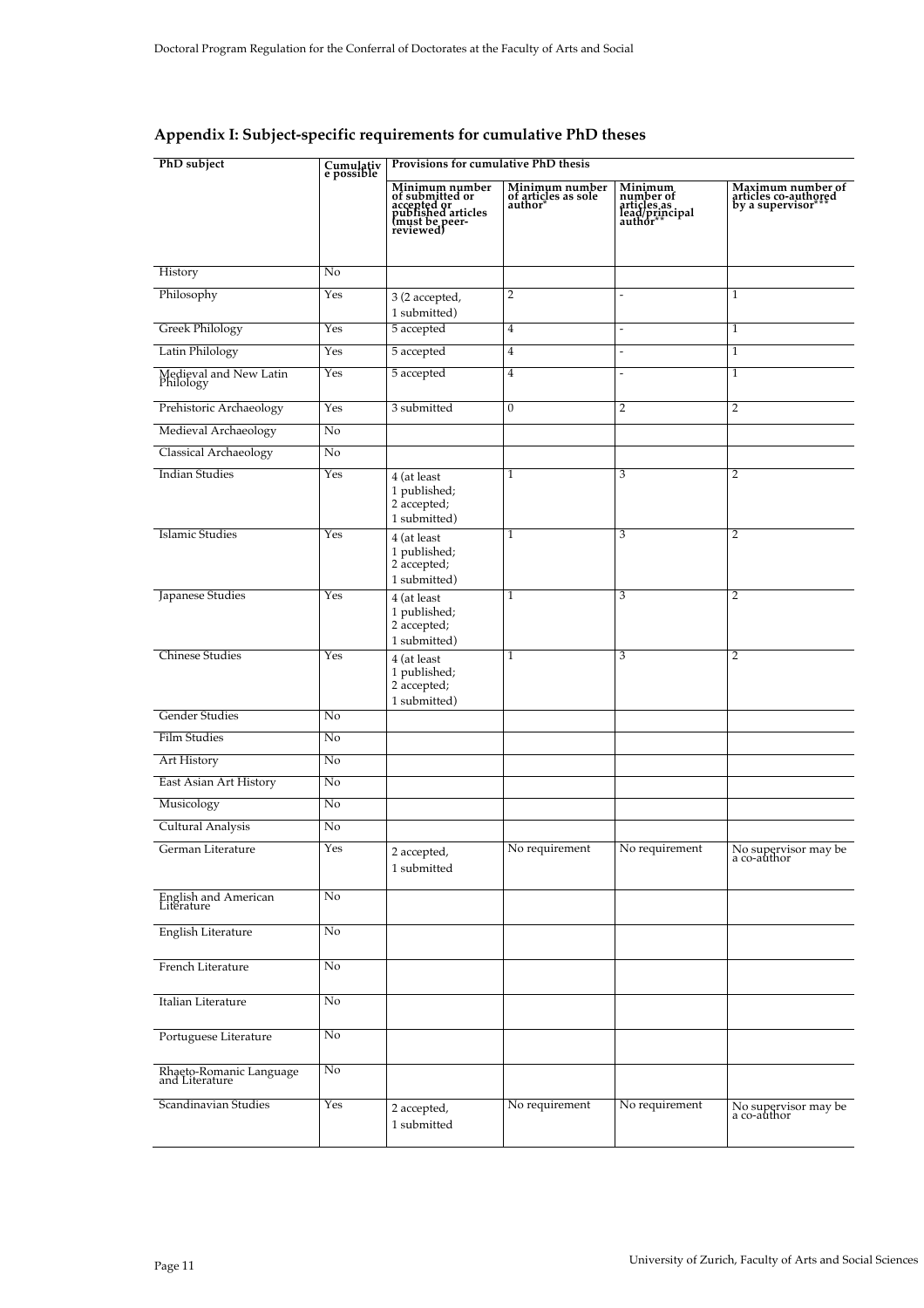| PhD subject                                   | Cumulativ<br>e possible | Provisions for cumulative PhD thesis                                                                  |                                                                   |                                                                   |                                                              |
|-----------------------------------------------|-------------------------|-------------------------------------------------------------------------------------------------------|-------------------------------------------------------------------|-------------------------------------------------------------------|--------------------------------------------------------------|
|                                               |                         | Minimum number<br>of submitted or<br>accepted or<br>published articles<br>(must be peer-<br>reviewed) | Minimum number<br>of articles as sole<br>author                   | Minimum<br>number of<br>articles as<br>lead/principal<br>author** | Maximum number of<br>articles co-authored<br>by a supervisor |
| Slavic Literature                             | $\overline{N_0}$        |                                                                                                       |                                                                   |                                                                   |                                                              |
| Spanish Literature                            | $\overline{N_0}$        |                                                                                                       |                                                                   |                                                                   |                                                              |
| Comparative Romance<br>Literature             | No                      |                                                                                                       |                                                                   |                                                                   |                                                              |
| General and<br>Comparative Literature         | No                      |                                                                                                       |                                                                   |                                                                   |                                                              |
| Linguistics                                   | Yes                     | 3 submitted                                                                                           | Further specifications will be set out in the doctoral agreement. |                                                                   |                                                              |
| Computational<br>Linguistics and<br>Phonetics | Yes                     | 3 submitted                                                                                           | Further specifications will be set out in the doctoral agreement. |                                                                   |                                                              |
| Psychology                                    | Yes                     | 2 submitted                                                                                           | $\Omega$                                                          | $\overline{2}$                                                    | No restriction                                               |
| <b>Educational Science</b>                    | Yes                     | 1 submitted,<br>2 accepted                                                                            | 0                                                                 | $\overline{2}$                                                    | $\overline{2}$                                               |
| Teaching                                      | Yes                     | 1 submitted,<br>2 accepted                                                                            | $\boldsymbol{0}$                                                  | $\overline{2}$                                                    | $\overline{2}$                                               |
| <b>Political Sciences</b>                     | Yes                     | 3 submitted                                                                                           | 1                                                                 | $\mathbf{1}$                                                      | No restriction                                               |
| Communication and Media<br>Research           | Yes                     | 3 accepted                                                                                            | 0                                                                 | $\overline{2}$                                                    | No restriction                                               |
| Sociology                                     | Yes                     | 3 submitted                                                                                           | 0                                                                 | $\overline{2}$                                                    | $\overline{4}$                                               |
| <b>Cultural Studies</b>                       | No                      |                                                                                                       |                                                                   |                                                                   |                                                              |
| Social and Cultural<br>Anthropology           | No                      |                                                                                                       |                                                                   |                                                                   |                                                              |

\* "Sole author" means no other author was involved.

\*\* Lead/principal author: The decisive factor is that the doctoral candidates are the authors with the main responsibility for the articles (i.e. the position in the sequence of authors is not the determining factor).

\*\*\* Under § 30, 2 PromVO, this supervisor may not subsequently sit on the doctoral committee as co-authors are prohibited from being members of the doctoral committee.

# **Appendix II: Subject-specific regulations on curricular coursework**

| PhD subject                         | No subject-specific regulations | Minimum number of<br>subject-specific ECTS credits | Maximum number of<br>interdisciplinary<br>ECTS credits |
|-------------------------------------|---------------------------------|----------------------------------------------------|--------------------------------------------------------|
| History                             |                                 | 9                                                  | 3                                                      |
| Philosophy                          |                                 | 8                                                  |                                                        |
| Greek Philology                     | $\mathbf{x}$                    |                                                    |                                                        |
| Latin Philology                     | $\mathbf{x}$                    |                                                    |                                                        |
| Medieval and New Latin<br>Philology | $\boldsymbol{\chi}$             |                                                    |                                                        |
| Prehistoric Archaeology             | $\mathbf{x}$                    |                                                    |                                                        |
| Medieval Archaeology                | $\mathbf{x}$                    |                                                    |                                                        |
| Classical Archaeology               | $\mathbf{x}$                    |                                                    |                                                        |
| <b>Indian Studies</b>               | $\mathbf{x}$                    |                                                    |                                                        |